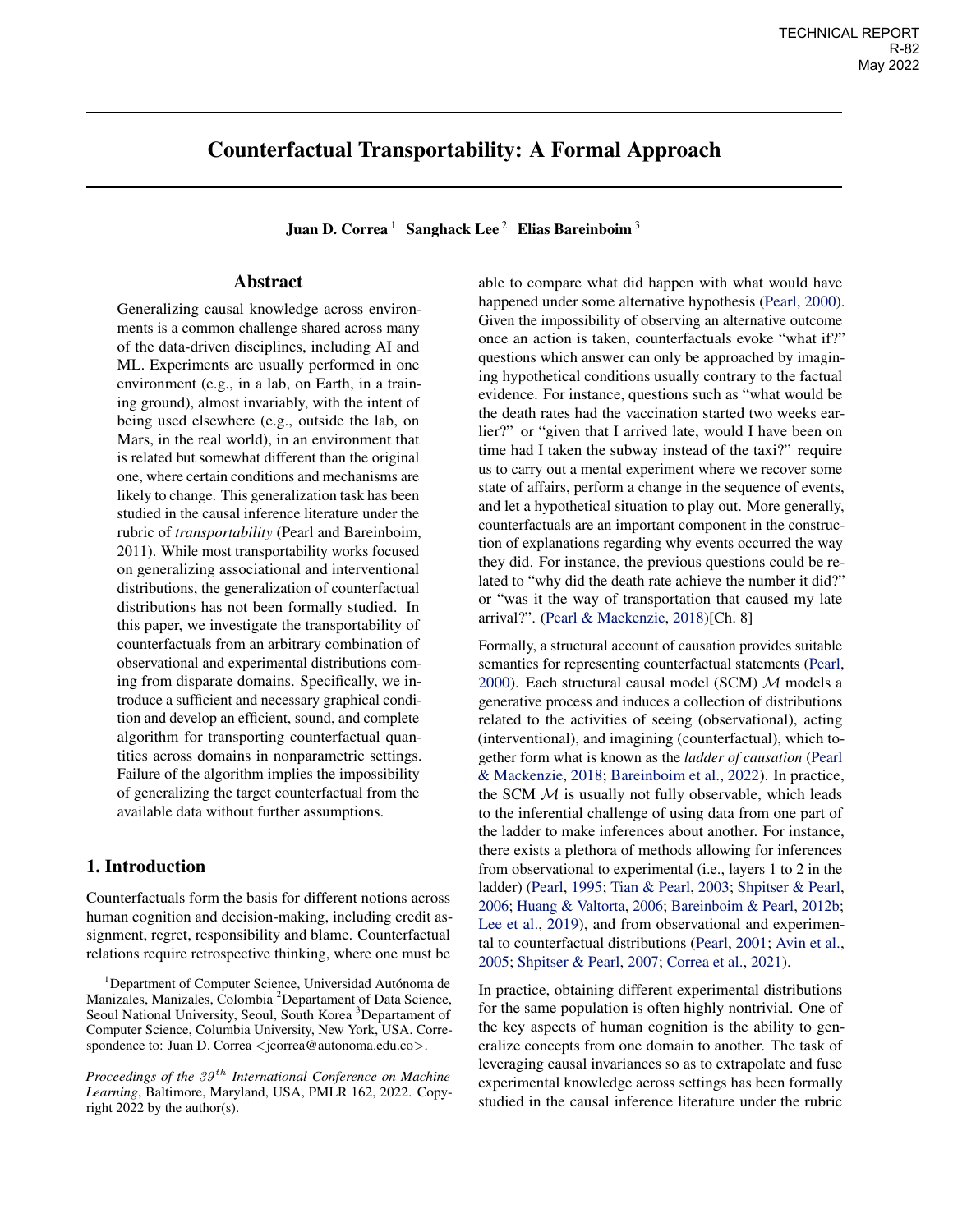of *transportability* [\(Pearl & Bareinboim,](#page-9-7) [2011\)](#page-9-7). By and large, there are several graphical conditions and algorithms for the transportability of causal effects from a combination of observational and experimental data in various settings [\(Bareinboim & Pearl,](#page-8-6) [2012a;](#page-8-6) [Lee & Honavar,](#page-8-7) [2013a;](#page-8-7)[b;](#page-8-8) [Bareinboim & Pearl,](#page-8-9) [2013;](#page-8-9) [2014;](#page-8-10) [2016;](#page-8-11) [Lee et al.,](#page-8-12) [2020;](#page-8-12) [Correa & Bareinboim,](#page-8-13) [2019;](#page-8-13) [2020\)](#page-8-14).

Despite the powerful identifiability and transportability results found in this literature, it is still largely unknown how to transport counterfactual distributions across different environments and changing conditions. In particular, the literature on transportability has been focused on the extrapolation of observational and experimental distributions (layers 1 and 2 of the ladder) but has not addressed how to operate within counterfactual ones (layer 3). For concreteness, consider an example motivated by [\(Powdthavee et al.,](#page-9-8) [2013\)](#page-9-8).

<span id="page-1-1"></span>Example 1.1 (Compulsory education and well-being). Consider an economic study to understand the effects of *compulsory schooling* (*X*) on people's *subjective well-being* (*Y* ). A researcher group in Australia performed a controlled longitudinal experiment to assess the effect of *X* on *income* (*Z*), written as  $P(Z \mid do(X))$ . A causal model that describes this scenario is shown with the graph in Figure [1,](#page-1-0) where each variable corresponds to a vertex and the edges describe how variables causally influence one another. The bidirected arrow between *X* and *Z* indicates the existence of unmeasured confounders that affect both *X* and *Z* (e.g., social status, race, neighborhood).

Another group of researchers in the United States aims to determine how strong is the influence of *X* on *Y* by means other than *Z*. This "influence" can be captured through a quantity known as the *natural direct effect* (NDE), which is written in counterfactual language as  $E[Y_{x',Z_{x}} - Y_{x,Z_{x}}]$ [\(Pearl,](#page-9-5) [2001\)](#page-9-5)[Def. 5]. The first expression is the value *Y* attains if *X* is held constant at  $x'$  while *Z* still follows  $X = x$ . Noteworthy, this is a typical counterfactual quantity since *Z* and *Y* consider *X* as taking different values, while in the real world the variable *X* can take only one value at a time. The second quantity represents the value of *Y* when  $X = x$  and *Z* vary accordingly. As the researchers believe that people in the US perceive well-being based on income, which is different than in Australia, they are surveying several people in order to obtain the observational distribution  $P^*(X, Z, Y)$ . This difference between the populations is represented with a node pointing to  $Y(\rightarrow Y)$ , as shown in Figure [1.](#page-1-0) The distributions with superscript indicate the target population, in this case, the US, and those without superscript represent the source population, Australia.

In this setting, the NDE cannot be determined from data from the US alone nor from Australia alone. Still, it can be

<span id="page-1-2"></span>

<span id="page-1-0"></span>Figure 1: Causal diagram describing the causal structure of a model for studying the effect of compulsory education (*X*) on perceived well-being (*Y* ) (see Example [1.1](#page-1-1) for details).

determined through the following expression:

$$
\sum_{z} \left( \underbrace{P^*(y \mid x', z) - P^*(y \mid x, z)}_{\text{from the US}} \right) \underbrace{P(z \mid \text{do}(x))}_{\text{from Australia}}, \tag{1}
$$

In other words, the first factor in Equation [\(1\)](#page-1-2) (in parenthesis) is a difference computed from the observational distribution in America, while the second factor (the do distribution) is from the interventional distribution in Australia.

In this paper, our goal is to explicate why this extrapolation (and formula) holds in this particular example, and more broadly, understand under what conditions this type of counterfactual inference across domains is allowed. We will investigate the nonparametric transportability of arbitrary counterfactual quantities when the input consists of any combination of observational and interventional distributions, gathered across different heterogeneous domains. More specifically, our contributions are as follows:

- 1. Graphical characterization. We introduce a graphical condition for determining whether a counterfactual quantity is transportable from a collection of datasets. We then prove that this condition is both necessary and sufficient.
- 2. Algorithmic solution. We develop an efficient algorithm to determine the existence of an estimand for a target counterfactual distribution, as a function of available observational and experimental distributions from the different domains. We further show that this algorithm is not only sound but also complete. In other words, the failure of the algorithm in returning an expression implies that the quantity is not transportable without further assumptions.

### 1.1. Preliminaries

We denote variables by capital letters, *X*, and values by small letters, *x*. Bold letters, X represent sets of variables and x sets of values. The domain of a variable *X* is denoted by  $\mathfrak{X}_X$ . Two values x and z are said to be consistent if they share the common values for  $X \cap Z$ . We also denote by  $\mathbf{x} \setminus \mathbf{Z}$  the value of  $\mathbf{X} \setminus \mathbf{Z}$  consistent with  $\mathbf{x}$  and by  $\mathbf{x} \cap \mathbf{Z}$  the subset of x corresponding to variables in Z. We assume the domain of every variable is finite.

We represent qualitative assumptions in the form of causal graphs that are named with a calligraphic letter, e.g., *G*, *H*,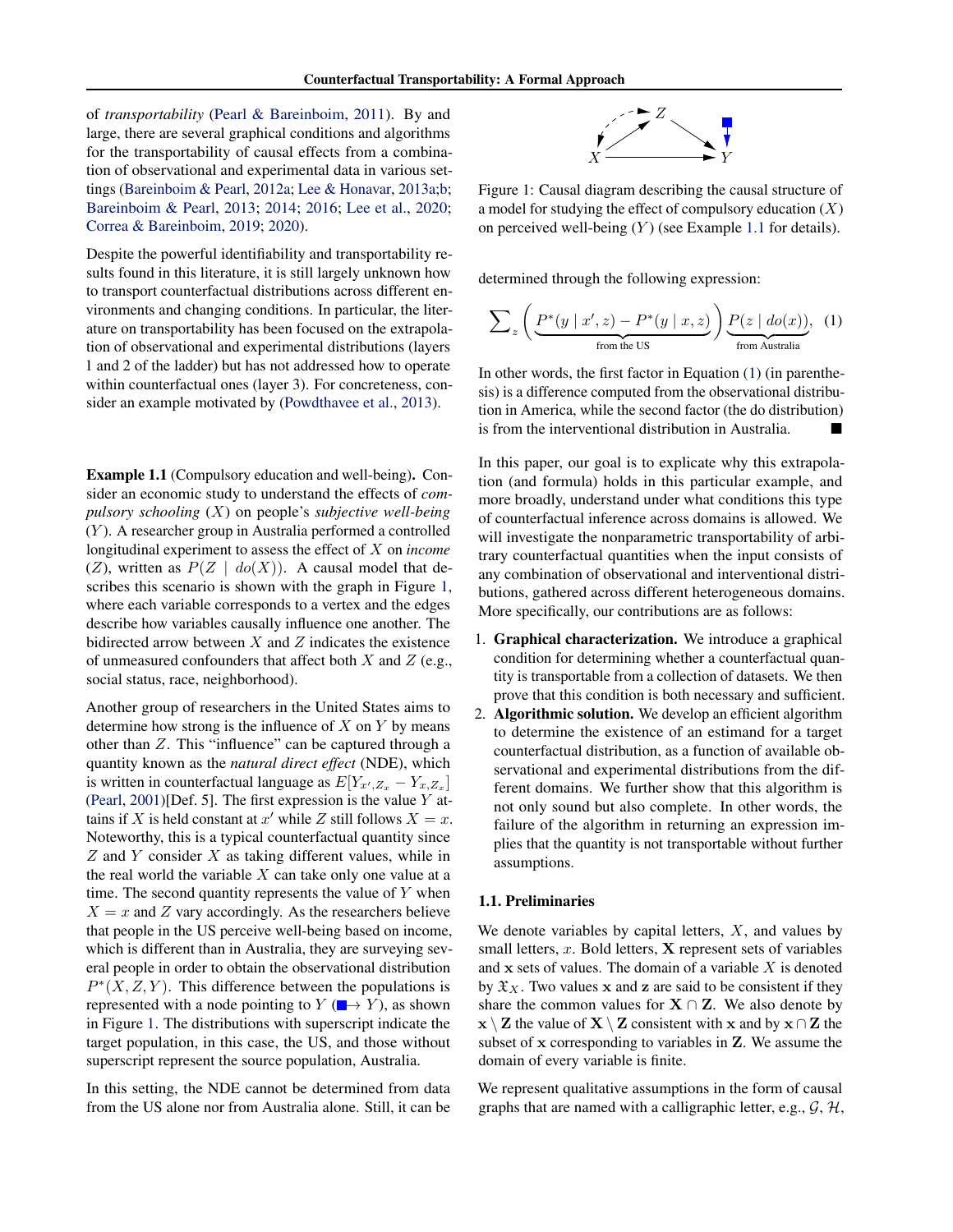etc. We denote by  $V(G)$  the set of vertices (i.e., variables) in a graph *H*. Given a graph *G*,  $G_{\overline{W}X}$  is the result of removing edges coming into variables in  $\overline{W}$  and going out from variables in X. *G*[W] denotes a vertex-induced subgraph, which includes W and the edges among its elements.We use kinship notation for graphical relationships such as parents, children, descendants, and ancestors of a set of variables. For example, the set of parents of  $X$  in  $G$  is denoted by  $Pa(X)_{\mathcal{G}} := X \cup \bigcup_{X \in \mathbf{X}} Pa(X)_{\mathcal{G}}$ . Similarly, we define *Ch*(), *De*(), and *An*().

To articulate and formalize the generalization of counterfactuals, we require a framework that allows us to reason about multiple domains and *alternative worlds* simultaneously. For this purpose, we use the Structural Causal Model (SCM) paradigm [\(Pearl,](#page-9-0) [2000\)](#page-9-0). An SCM *M* is a 4-tuple  $\langle U, V, \mathcal{F}, P(u) \rangle$ , where U is a set of exogenous (latent) variables; V is a set of endogenous (observable) variables; *F* is a collection of functions such that each variable  $V_i \in V$ is determined by a function  $f_i \in \mathcal{F}$ . Each  $f_i$  is a mapping from a set of exogenous variables  $U_i \subseteq U$  and a set of endogenous variables  $\textbf{Pa}_i \subseteq \textbf{V} \setminus \{V_i\}$  to the domain of  $V_i$ . The uncertainty is encoded through a probability distribution over the exogenous variables, *P*(U). An SCM *M* induces a *causal diagram*  $G$  where  $V$  is the set of vertices, there is a directed edge  $(V_j \rightarrow V_i)$  for every  $V_i \in \mathbf{V}$  and  $V_i \in \textbf{Pa}_i$ , and a bidirected edge ( $V_i \leftarrow \rightarrow V_j$ ) for every pair  $V_i, V_j \in \mathbf{V}$  such that  $\mathbf{U}_i \cap \mathbf{U}_j \neq \emptyset$  ( $V_i$  and  $V_j$  have a common exogenous parent).

We assume that the underlying model is recursive. That is, there are no cyclic dependencies among the variables. Equivalently, the corresponding causal diagram is acyclic.

The set V decomposes into subsets called *c-components* [\(Tian & Pearl,](#page-9-9) [2002b\)](#page-9-9) according to a diagram *G* such that two variables belong to the same c-component if they are connected in *G* by a path made entirely of bidirected edges.

# 2. Structural Causal Models and Counterfactuals

Intervening on a system represented by an SCM *M* results in a new model differing from *M* only in the mechanisms associated with the intervened variables [\(Pearl,](#page-9-10) [1994;](#page-9-10) [Dawid,](#page-8-15) [2002;](#page-8-15) [2015\)](#page-8-16). Let  $\hat{\mathbf{X}}$  be a collection of functions  ${X : \mathfrak{X}_{\widehat{\mathbf{U}}_X} \to \mathfrak{X}_X}$  *X*<sub>*K*</sub> for some **X**  $\subseteq$  **V**. Then, an intervention can be described by some  $\hat{\mathbf{X}}$  that induces a derived model  $\mathcal{M}_{\hat{\mathbf{x}}}$  where each  $f_X$  has been replaced by  $\hat{X}$ . Then,  ${\bf Y}_{\widehat{\bf x}}({\bf u})$  is called the *potential response* of Y to  ${\bf X} = \widehat{\bf X}$ , and is defined as the solution of  $Y$ , for a particular  $u$ , in the derived model  $\mathcal{M}_{\hat{\mathbf{x}}}$ .

Following [\(Correa et al.,](#page-8-5) [2021\)](#page-8-5), we use  $W_*$  to denote

sets of arbitrary counterfactual variables<sup>1</sup>. Let  $W_* =$  ${W_{1[\hat{\mathbf{T}}_{1}]}, W_{2[\hat{\mathbf{T}}_{2}]}, \ldots}$  represent a set of counterfactual variables such that  $W_i \in \mathbf{V}$  and  $\mathbf{T}_i \subseteq \mathbf{V}$  for  $i = 1, \ldots, l$ . Define  $V(W_*) = \{W \in V \mid W_{\hat{T}} \in W_*\}$ , that is, the set of observables that appear in  $W_{*}$ . Let  $w_{*}$  represent a vector of values, one for each variable in  $W_*$ .

Then, the probability of any counterfactual event is given by

$$
P(\mathbf{Y}_{*}=\mathbf{y}_{*})=\sum_{\{\mathbf{u}|\mathbf{Y}_{*}(\mathbf{u})=\mathbf{y}_{*}\}} P(\mathbf{u}),
$$
 (2)

where the predicate  $Y_*(u)=y_*$  means  $\bigwedge_{\{Y_{\hat{\mathbf{X}}} \in \mathbf{Y}_*\}} Y_{\hat{\mathbf{X}}}(\mathbf{u}) = y.$ 

If all variables in the expression have the same subscript, we could write  $P(W_{1|x|}, W_{2|x|}, \ldots)$  as  $P_{\mathbf{x}}(W_1, W_2, \ldots)$ . Also, we will write  $P(Y_* = y_*)$  simply as  $P(y_*)$  when there is no room for confusion.

As the variables in the causal diagram have ancestors that causally affect them, counterfactual variables also have causally relevant ancestors. This generalization of the notion of ancestrality and causal relevance was formalized by [\(Correa et al.,](#page-8-5) [2021\)](#page-8-5) with the following definition.

<span id="page-2-2"></span>**Definition 2.1** (Ancestors of a counterfactual). Let  $Y_x$  be such that  $Y \in V$ ,  $X \subseteq V$ . Then, the set of (counterfactual) ancestors of  $Y_x$ , denoted  $An(Y_x)$ , consist of each  $W_z$ , such that  $W \in An(Y)_{\mathcal{G}_{\underline{\mathbf{x}}}}$  (which includes *Y* itself), and  $\mathbf{z} = \mathbf{x} \cap An(W)_{\mathcal{G}^{-}}$ .  $\mathbf{x} \cap An(W)_{\mathcal{G}_{\overline{\mathbf{v}}}}.$ 

For a set of variables  $W_*$ ,  $An(W_*)$  is defined as the union of the ancestors of each variable in the set. That is,  $An(\mathbf{W}_*) = \bigcup_{W_{\mathbf{t}} \in \mathbf{W}_*} An(W_{\mathbf{t}}).$ 

<span id="page-2-1"></span>Example 2.1 (College Degree and Earnings — Counterfactual ancestors). For instance, consider the causal diagram in Figure [2\(a\)](#page-3-0) and suppose *X* represents college degree, *W* occupation, *Z* socio-economic factors, and *Y* earnings. Let  $x_0$  = "computer science", then the counterfactual variable  $Y_{x_0}$  represents earnings had college degree been fixed to computer science  $(X = x_0)$ . The set of ancestors,  $An(Y_{x_0}) = \{Y_{x_0}, W_{x_0}, Z\}$ , represents the set of random variables that causally affect  $Y_{x_0}$ . Specifically,  $Y_{x_0}$  is not affected by *X* or *W*, only by *Z* and  $W_{x_0}$ , which is not necessarily equal to *W*. Similarly, we can compute the ancestors of other counterfactual variables such as  $An(W_{uz}) = \{W_z, X_z\}$  and  $An(Y_w) = \{Y_w, X, Z\}$ .

<span id="page-2-0"></span><sup>&</sup>lt;sup>1</sup>When subscripts are used to enumerate variables such as  $W_1, W_2, \ldots$ , square brackets are added around the part of the subscript denoting interventions.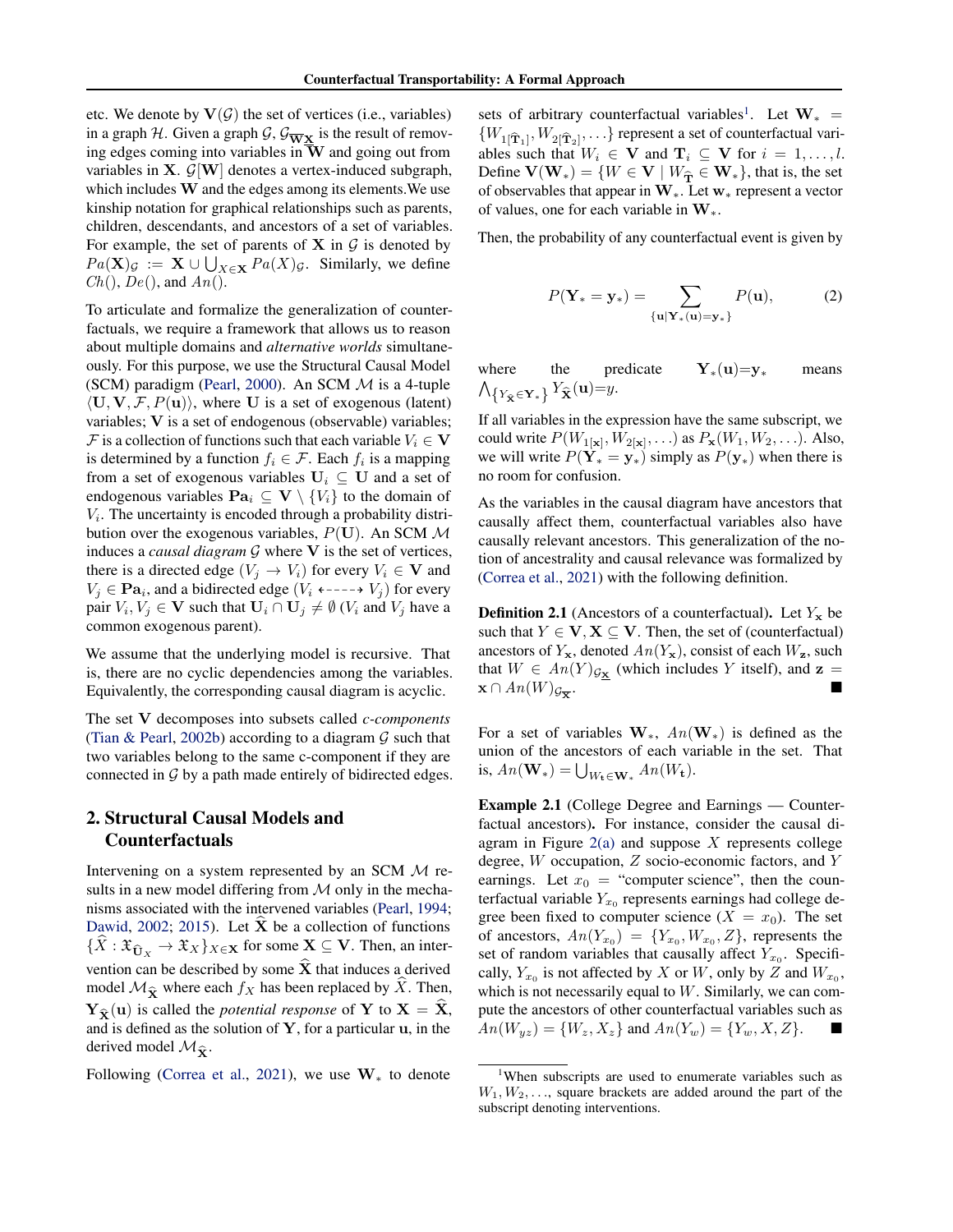<span id="page-3-0"></span>

Figure 2: A causal diagram and a selection diagram over four variables. The selection diagram summarizes the differences between two source domains and a target domain.

# 3. Transporting Counterfactual Relationships Across Domains

Our goal is to assess a counterfactual quantity using assumptions encoded in the form of a graph and observational and/or experimental distributions arising from different domains. Let  $\Pi = \{\pi^*, \pi^1, \pi^2, ...\}$  be the set of domains/populations involved in the analysis, and  $\pi^*$  is the *target* domain where the query is to be inferred.

We assume that each domain has an underlying SCM that produces the samples observed. A distribution generated by a domain  $\pi^i$  is denoted with a superscript as  $P^i$ . For instance, the observational distribution in the domain  $\pi^*$ is denoted as  $P^*(V)$ . Moreover, each domain is associated with a causal diagram  $\mathcal{G}^i$  describing the qualitative assumptions made for the SCM in that domain.

The ability to generalize pieces of data from one domain to another depends on the commonalities and differences between domains and the quantity of interest. The differences between domains are called "domain discrepancies" [\(Lee](#page-8-12) [et al.,](#page-8-12) [2020\)](#page-8-12), formally defined next.

**Definition 3.1** (Domain Discrepancy). Let  $\pi^a$  and  $\pi^b$  be domains associated, respectively, with SCMs *<sup>M</sup><sup>a</sup>* and *<sup>M</sup><sup>b</sup>* conforming to a causal diagrams  $\mathcal{G}^a$  and  $\mathcal{G}^b$ . We denote by  $\Delta^{a,b} \subseteq \mathbf{V}$  a set of variables such that, for every  $V_i \in \Delta^{a,b}$ , there might exist a discrepancy if  $f_i^a \neq f_i^b$  or  $P^a(\mathbf{U}_i) \neq$  $P^b(\mathbf{U}_i)$ .

We will write  $\Delta^{*,i}$  simply as  $\Delta^i$  to represent the differences between the target and each source domain, with  $\Delta^*=\emptyset$ . Domain discrepancies can be represented graphically by augmenting the causal diagram for a domain  $\pi^{i}$  with extra nodes that represent changes in a mechanism. This type of diagram, called *selection diagram*, was first proposed in [\(Pearl & Bareinboim,](#page-9-7) [2011\)](#page-9-7).

While previous approaches assume that all domains have the same causal structure (i.e., the arguments of the corresponding functions in every SCM match), we allow for a function to have different arguments in different domains as long as no cyclic dependencies are present. Therefore, we consider one selection diagram per domain, as defined next.

<span id="page-3-1"></span>

Figure 3: Two selection diagrams showing the possible differences between domains  $\pi^1$ ,  $\pi^2$ , and  $\pi^*$ .

Definition 3.2 (Selection Diagram). Given a causal diagram  $\mathcal{G}^i = \langle \mathbf{V}, \mathbf{E} \rangle$  and domain discrepancies  $\Delta^i$ , let  $S = \{S_v \mid \exists_{i=1}^n V \in \Delta^i\}$  be called *selection variables*. Then, a *selection diagram*  $\mathcal{G}^{\Delta_i}$  is defined as a graph  $\langle \mathbf{V} \cup \mathbf{S}, \mathbf{E} \cup \{S_v \rightarrow V\}_{S_v \in \mathbf{S}} \rangle$ .

Let  $\mathcal{G}^{\Delta} = {\mathcal{G}^{\Delta i} \mid \pi \in \Pi}$  denote the collection of selection diagrams, including one per domain. Here,  $G^{\Delta*}$  is always the same  $\mathcal{G}^*$ .

Example 3.1 (Selection diagram). The selection diagram in Figure  $2(b)$  augments the causal diagram in Figure  $2(a)$ with two selection nodes pointing, respectively, to *Z* and *W*. These nodes are labeled with the name of the domain (or domains) for which they advertise differences with respect to the target domain  $\pi^*$ . This single selection diagram is a summary of the two selection diagrams shown in Figure [3\(a\)](#page-3-1) and Figure [3\(b\).](#page-3-1) Formally, this diagram encodes  $\Delta^1 = \{Z\}$ and  $\Delta^2 = \{W\}$ . In the context of Example [2.1,](#page-2-1)  $\Delta^1$  advertises possible differences in the socio-economic conditions (*Z*) between the domains  $\pi^1$  and  $\pi^*$ . Meanwhile,  $\Delta^2$  indicates differences regarding occupation (*W*) due, perhaps, to  $\pi^2$  being a region where the occupational profile of several college program alumni differs with respect to  $\pi^*$ .

In this paper, our goal is to assess a counterfactual quantity in a target domain  $\pi^*$  using observational and experimental data from one or more source domains. We represent experimental distributions using regime indicators [\(Dawid,](#page-8-15) [2002;](#page-8-15) [Tian,](#page-9-11) [2008;](#page-9-11) [Correa & Bareinboim,](#page-8-13) [2019\)](#page-8-13) to indicate an atomic, conditional, or stochastic policy. An atomic policy  $\sigma_X = do(x)$  fixes the value of a variable X to x. A conditional intervention  $\sigma_X = g(\mathbf{W})$  sets the value of *X* according to a deterministic function  $g : \mathfrak{X}_\mathbf{W} \to \mathfrak{X}_X$ for some set  $W \subseteq V \setminus De(X)$ . A stochastic intervention  $\sigma_X = \hat{P}(X | \mathbf{W})$  sets the value of *X* according to a given probability distribution conditional on a similar set W. A distribution affecting a set of variables  $X$  is analogously represented as  $\sigma_{\mathbf{X}}$ . Depending on the intervention, the causal diagram  $\mathcal{G}^i_{\sigma_\mathbf{X}}$  corresponds to the SCM  $\mathcal{M}^i$  after being intervened with  $\sigma_{\mathbf{X}}$ .

<span id="page-3-2"></span>Example 3.2 (Experimental input distributions). Recall the story in Example [2.1](#page-2-1) and suppose we are interested in assessing the impact of studying computer science  $(x_0)$  on the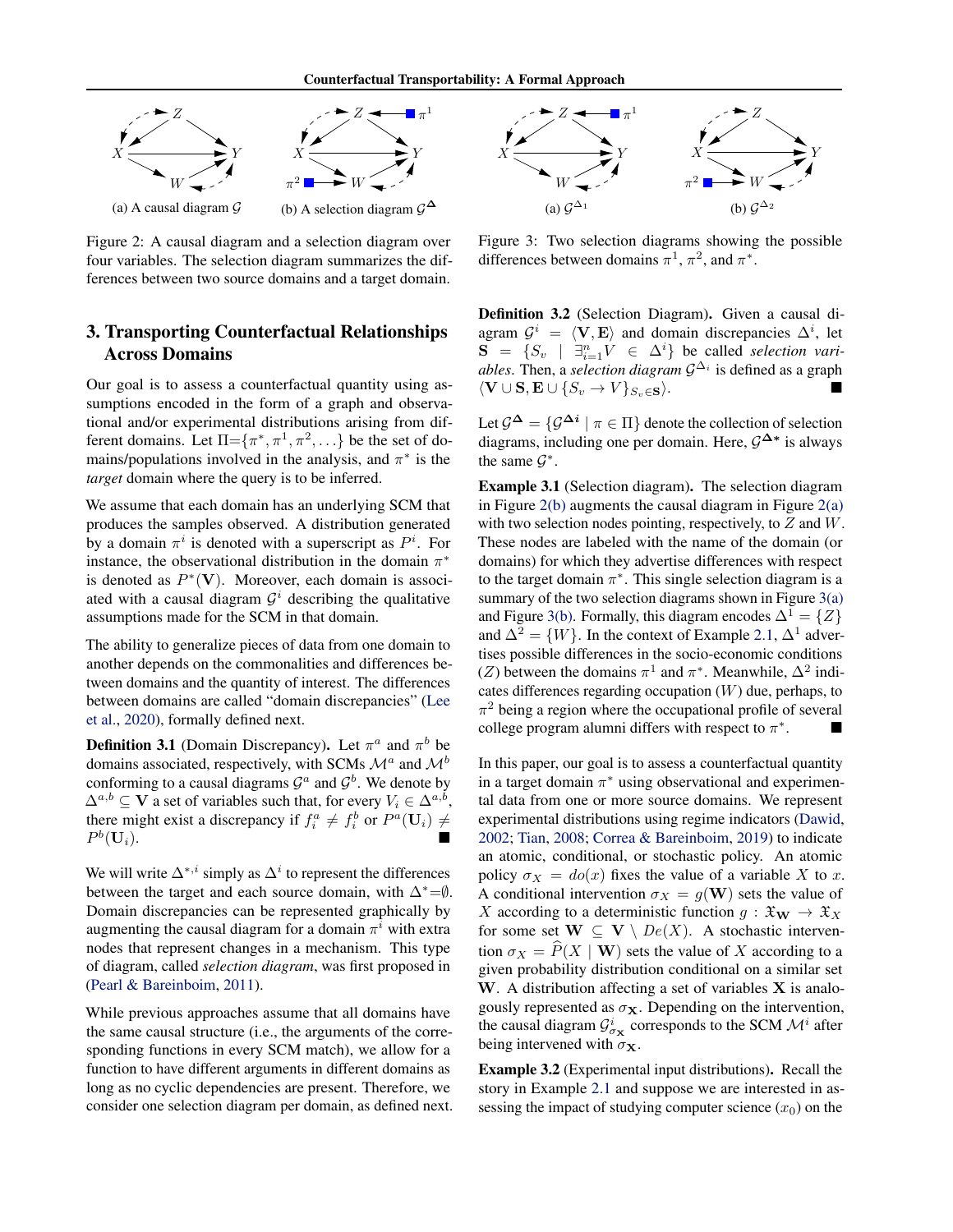earning for people in  $\pi^*$ . We are, however, not interested in the effect that this has on the average person in  $\pi^*$  but on those who choose to pursue this degree on their own. To do this, we could consider the following quantity:

$$
E[Y_{x_0} \mid x_0] - \sum_{x} \alpha_x E[Y_x \mid x_0]. \tag{3}
$$

The first expectation in Equation [\(3\)](#page-4-0) refers to the expected value of earnings, had a person studied computer science given that this was the person's choice. Naturally, by the axioms of counterfactuals (and common sense), this is the same as  $E[Y \mid x_0]$ ; the interesting aspect is the contrast produced by considering the expectations in the sum that comes after. The quantity  $E[Y_x \mid x_0]$  evokes a counterfactual that considers the expected earnings had a person who chose computer science studied some other degree *x*. Moreover,  $\alpha_x$  is some weight assigned to a particular college degree *x* for the sake of comparison. While one could use uniform weights, a sensible choice could be the distribution of second choices made by people who in the end studied computer science.

With the target quantity (Equation [\(3\)](#page-4-0)) in mind, suppose the available data consists of an observational study carried out in  $\pi^2$  ( $P^2(Z, X, W, Y)$ ) and a study in  $\pi^1$  reporting the results of a large-scale scholarship program where students were given the change to pursue any degree they wanted regardless of socio-economical factors, which we represent with distribution  $P^1(Z, X, W, Y; \sigma_X = \hat{P}(X))$ . No data from  $\pi^*$  is observed.

The expectations in Equation [\(3\)](#page-4-0) are associated, respectively to the distributions  $P^*(Y_{x_0} | x_0)$  and  $P^*(Y_x | x_0)$  for  $x \in$  $\mathfrak{X}_X^2$ . For the reasons mentioned before, the first quantity is simply  $P^*(Y | x_0)$ , yet we have not observed data directly from  $\pi^*$ , hence we need to be clever about how to use the available data. As the conditions in Section [4](#page-5-0) and the algorithm introduced in Section [5](#page-7-0) (and some simplification) will allow us to derive:

$$
P^*(y \mid x_0) = \sum_{z} P^1(y \mid x_0, z; \sigma_X) P^2(x_0, z). \tag{4}
$$

The second probability can be similarly obtained from available data as

$$
P^*(y_x \mid x_0) = \sum_z P^1(y \mid x, z; \sigma_X) P^2(x_0, z), \quad (5)
$$

which together with Equation [\(4\)](#page-4-2) allow us to estimate Equation  $(3)$  using the available distributions.

In general, it is useful to represent graphically the effect of an intervention. For instance, the causal diagram that represents the intervention  $\sigma_X$  is shown in Section [3.](#page-4-3) Compared to the original causal diagram (Figure  $2(a)$ ), the edges

<span id="page-4-3"></span>

<span id="page-4-0"></span>Figure 4: Causal diagram corresponding to the regime  $\sigma_X$ , denoted as  $\mathcal{G}_{\sigma_X}$ .

 $Z \rightarrow X$  and  $Z \leftarrow \rightarrow X$  have disappeared as they are removed by  $\sigma_X$ .

Data available in each domain is specified by  $\mathbb{Z} = {\mathbb{Z}^i}$  $\pi^{i} \in \Pi$ , where each  $\mathbb{Z}^{i} = {\sigma_{\mathbf{Z}_{1}}, \sigma_{\mathbf{Z}_{2}}, \ldots}$ ,  $\mathbf{Z}_{j} \subseteq \mathbf{V}$ , corresponds to domain  $\pi^i$ . This means that distributions  $\{P^i(\mathbf{V}; \sigma_{\mathbf{Z}_j}) \mid \mathbf{Z}_j \in \mathbb{Z}^i\}_{\mathbb{Z}^i \in \mathbb{Z}}$  are assumed to be available. Notice that  $P^i(\mathbf{V}; \sigma_{\emptyset}) = P^i(\mathbf{V})$  describes the observational (non-interventional) distribution in domain  $\pi^i$ . In this  $\text{example}, \mathbb{Z} = {\mathbb{Z}^* = \emptyset, \mathbb{Z}^1 = {\sigma_Z}, \mathbb{Z}^2 = {\sigma_W}.$ 

The ability to infer the target counterfactual from the input distributions is formalized next.

Definition 3.3 (Counterfactual Transportability). A query  $P^*(y_* | x_*)$  is said to be transportable from  $\langle \mathcal{G}^{\mathbf{\Delta}}, \mathbb{Z} \rangle$ , if  $P^*(y_* | x_*)$  is uniquely computable from the set of distributions  $\mathbb Z$  for every assignment  $(y, x)$  and every set of models  $\{\mathcal{M}^i\}_{\pi^i \in \Pi}$  inducing  $\mathcal{G}^{\Delta}$  and  $\mathbb{Z}$ .

There are counterfactual distributions with a special form that exploits the local structure described by the causal diagram called *counterfactual factors*, defined as follows:

Definition 3.4 (Counterfactual Factor (ctf-factor) [\(Correa](#page-8-5) [et al.,](#page-8-5) [2021\)](#page-8-5)). A ctf-factor is a distribution of the form

<span id="page-4-5"></span>
$$
P(w_{1[\mathbf{pa}_1]}, w_{2[\mathbf{pa}_2]}, \dots, w_{l[\mathbf{pa}_l]}), \tag{6}
$$

where each  $W_i \in \mathbf{V}$  and there could be  $W_i = W_j$  for some  $i, j \in \{1, \ldots, l\}.$ 

<span id="page-4-2"></span>Example 3.3 (ctf-factor). Consider the causal diagram in Figure [2\(a\),](#page-3-0) then all of the following are ctf-factors:

$$
P(y_{z x w}, w_x), P(w_x, z), \text{ and } P(y_{z_0 x_0 w_0}, y_{z_1 x_1 w_1}).
$$
 (7)

In contrast, the following are not ctf-factors:

$$
P(y_{zw}, w_x), \quad P(w_z, z), \text{ and } P(y_{z_0x_0w_0}, y_{z_1x_1}), \quad (8)
$$

as they do not have the required form.

<span id="page-4-4"></span>Lemma 3.1 (Counterfactual Factor Transportability). *Let*  $G^{\Delta i}$  *be the selection diagram based on*  $G^{i}$  *and*  $\Delta^{i}$ *, and let*  $P^*(\mathbf{w}_*)$  *be a ctf-factor, then*  $P^*(\mathbf{w}_*) = P^i(\mathbf{w}_*)$  *if*  $\mathcal{G}^{\Delta i}$ *does not contain selection nodes S<sup>v</sup><sup>i</sup> pointing to any variable in*  $V_i \in \mathbf{W}$ *, that is,*  $V_i \notin \Delta^i$ *. .* ⌅

Lemma [3.1](#page-4-4) allow us to determine whether the ctf-factor needed to estimate the query in the target domain can be

<span id="page-4-1"></span><sup>&</sup>lt;sup>2</sup>Since we are trying to say something about  $\pi^*$ , we use the superscript  $*$  to indicate the domain of the distributions of interest.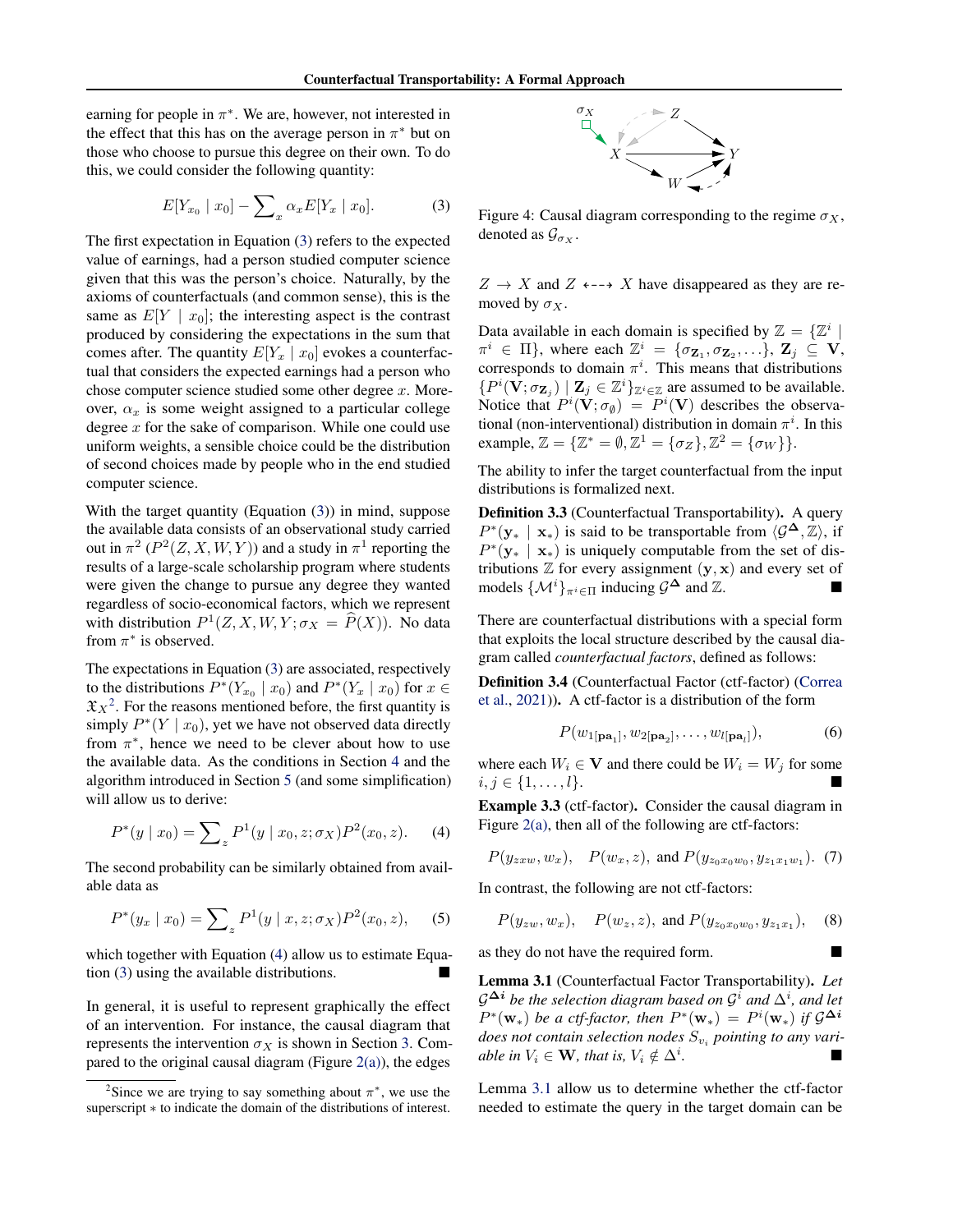obtained from other domains, based on the assumptions encoded in the selection diagram.

Example 3.4 (Ctf-factor transportability). Consider again the ctf-factors in Equation [\(7\)](#page-4-5). We have,

$$
P^*(y_{z x w}, w_x) = P^1(y_{z x w}, w_x), \text{ and } (9)
$$

$$
P^*(y_{z_0x_0w_0}, y_{z_1x_1w_1}) = P^1(y_{z_0x_0w_0}, y_{z_1x_1w_1})
$$
  
= 
$$
P^2(y_{z_0x_0w_0}, y_{z_1x_1w_1}).
$$
 (10)

However, we cannot guarantee  $P^*(w_x, z)$  to be equal to its counterpart  $P^1(w_x, z)$  or  $P^2(w_x, z)$ , as  $Z \in \Delta^1$  and  $W \in \Delta^2$ .  $W \in \Delta^2$ .

# <span id="page-5-0"></span>4. Graphical Condition for Counterfactual Transportability

Using the notion of ancestrality introduced in Definition [2.1,](#page-2-2) a counterfactual query can be decomposed in ctf-factors that we could try to transport. Given an arbitrary query  $P^*(y_*)$ , let  $\mathbf{D}_{*} = An(\mathbf{Y}_{*})$  then

$$
P^*(\mathbf{y}_*) = \sum_{\mathbf{d}_*\backslash \mathbf{y}_*} P^*(\mathbf{d}_*). \tag{11}
$$

Due to their ancestral relationship,  $P^*(d_*)$  is transportable if and only if  $P^*(y_*)$  is transportable, as stated next.

<span id="page-5-10"></span>Lemma 4.1 (Non-transportability of the sum over an ancestral set). Let  $P^*(d_*)$  *be a ctf-factor and let*  $Y_* \subseteq D_*$  *be* such that  $\mathbf{D}_{*} = An(\mathbf{Y}_{*})$ . Then,  $\sum_{\mathbf{d}_{*} \setminus \mathbf{y}_{*}} P^{*}(\mathbf{d}_{*})$  is trans*portable from*  $\mathbb{Z}$  *iff*  $P^*(d_*)$  *is transportable from*  $\mathbb{Z}$ *.* 

Then,  $P^*(d_*)$  can be written in ctf-factor-form as

$$
P^*(\mathbf{d}_*) = P^*\left(\bigwedge\nolimits_{D_\mathbf{t}\in\mathbf{D}_*} D_{\mathbf{pa}_d} = d\right),\tag{12}
$$

where each  $d = \mathbf{d} \cdot \cap \{D_t\}$  and  $\mathbf{pa}_d$  is determined for each  $D_t \in \mathbf{D}_*$  as the union of  $t \cap (\mathbf{Pa}_d \cap \mathbf{T})$  and  $\mathbf{d}_* \cap (\mathbf{Pa}_d \setminus \mathbf{T})$ .

<span id="page-5-3"></span>Example 4.1 (Ancestral set and ctf-factor). Consider again the selection diagram in Figure [2\(b\)](#page-3-0) and the target quantity  $P(y_x | x_0) = P(y_x, x_0) / P(x_0)$  in Example [3.2.](#page-3-2) The corresponding ancestral set is  $D = An(Y_x, W_x, X, Z)$  and the query can be written as

$$
P^*(y_x, x_0) = \sum_{z,w} P^*(y_x, w_x, x_0, z) \tag{13}
$$

$$
= \sum_{z,w} P^*(y_{xwz}, w_x, x_{0[z]}, z), \qquad (14)
$$

where Equation  $(14)$  is in ctf-factor form.

Moreover, Equation [\(12\)](#page-5-2) can be factorized based on the c-component structure of the graph  $G^*[\mathbf{V}(\mathbf{D}_*)]$ . Let  $C_1, \ldots, C_k$  be the c-components of this graph and define  $\mathbf{C}_{j*} = \{D_{\mathbf{pa}_d} \in \mathbf{D}_* \mid D \in \mathbf{C}_j\}$  and  $\mathbf{c}_{j*}$  as the values in  $\mathbf{d}_*$  corresponding to  $\mathbf{C}_{i*}$ . Then  $P^*(\mathbf{d}_*)$  decomposes as

$$
P^*(\mathbf{d}_*) = \prod_j P^*(\mathbf{c}_{j*}).\tag{15}
$$

<span id="page-5-4"></span>

(a) Diagram where the ctf-factor  $P(y_x, x')$  is inconsistent.

(b) Diagram where the ctf-factor  $P(w_x, w'_{x'})$  is inconsistent.

Figure 5: Examples of causal diagrams and inconsistent ctf-factors derived from them.

Once the query of interest is in ctf-factor-form, the transportability question reduces to determining the transportability of smaller ctf-factors.

<span id="page-5-8"></span>Example 4.2 (Ctf-factor factorization). Following from Example [4.1](#page-5-3) and Equation [\(14\)](#page-5-1), the query factorizes as

$$
P^*(y_x, x_0) = \sum_{z,w} P^*(y_{xwz}, w_x) P^*(x_{0[z]}, z).
$$
 (16)

The question becomes whether ctf-factors corresponding to individual c-components can be transported from the available input. The following definition and theorem characterize the factors that can be transported from  $\mathbb Z$  and  $\mathcal G$ .

<span id="page-5-6"></span>**Definition 4.1** (Inconsistent ctf-factor).  $P(\mathbf{w}_*)$  is an inconsistent ctf-factor if it is a ctf-factor,  $G[V(W_*)]$  has a single c-component, and one of the following situations hold:

- <span id="page-5-5"></span>(i) there exist  $W_t \in W_*, Z \in T \cap V(W_*)$  such that  $z \in \mathbf{t}, z' \in \mathbf{w}_*$  and  $z \neq z'$ , or
- <span id="page-5-7"></span>(ii) there exist  $W_{i[t_i]}, W_{j[t_j]} \in \mathbf{W}_*$  and,  $T \in \mathbf{T}_i \cap \mathbf{T}_j$ such that  $t \in \mathbf{t}_1, t' \in \mathbf{t}_2$  and  $t \neq t'$  $\mathbf{r} = \mathbf{r} \times \mathbf{r}$

<span id="page-5-2"></span>Example 4.3 (Some inconsistent ctf-factors). First, consider the causal diagram in Figure  $5(a)$ , where the ctffactor  $P(y_x, x')$  is inconsistent due to condition [\(i\)](#page-5-5) in Definition [4.1.](#page-5-6) For another example, consider the ctf-factor  $P(w_x, w'_{x'})$  is inconsistent due to condition [\(ii\).](#page-5-7)

<span id="page-5-11"></span>Theorem 4.1 (Transportability from Z). *A ctf-factor*  $P^*(\mathbf{w}_*)$  *is transportable from*  $\mathbb Z$  *only if it is consistent. If consistent, let*  $W = V(W_*)$  *and*  $W' = Pa(W) \setminus W$ *; then*  $P^*(\mathbf{w}_*)$  *is equal to*  $P^*_{\mathbf{w}'}(\mathbf{w})$  where **w** and  $\mathbf{w}'$  are consistent  $\text{with } \mathbf{w}_* \cup \bigcup_{\{W_{\mathbf{pa}_w} \in \mathbf{W}_*\}} \mathbf{pa}_w$ *, and*  $P^*(\mathbf{w}_*)$  *is transportable from*  $\mathbb{Z}$  *iff*  $P^*_{\mathbf{w}'}(\mathbf{w})$  *is transportable from*  $\mathbb{Z}$ *.* 

<span id="page-5-1"></span>Example 4.4 (Ctf-factor transportability). Consider each of the two factors in Example [4.2.](#page-5-8) First,  $P^*(y_{xwz}, w_x)$  can be transported from  $P^1(Z, X, W, Y; \sigma_X = \hat{P}(X))$  using Lemma [3.1](#page-4-4) since *Y*,  $W \notin \Delta^1$ :

$$
P^*(y_{xwz}, w_x) = P^1(y_{xwz}, w_x) = P^1_{xz}(y, w)
$$
 (17)

<span id="page-5-9"></span>
$$
= P1(y, w | x, z; \sigma_X). \tag{18}
$$

Moreover,  $P^*(x_{0}[z], z)$  can be transported from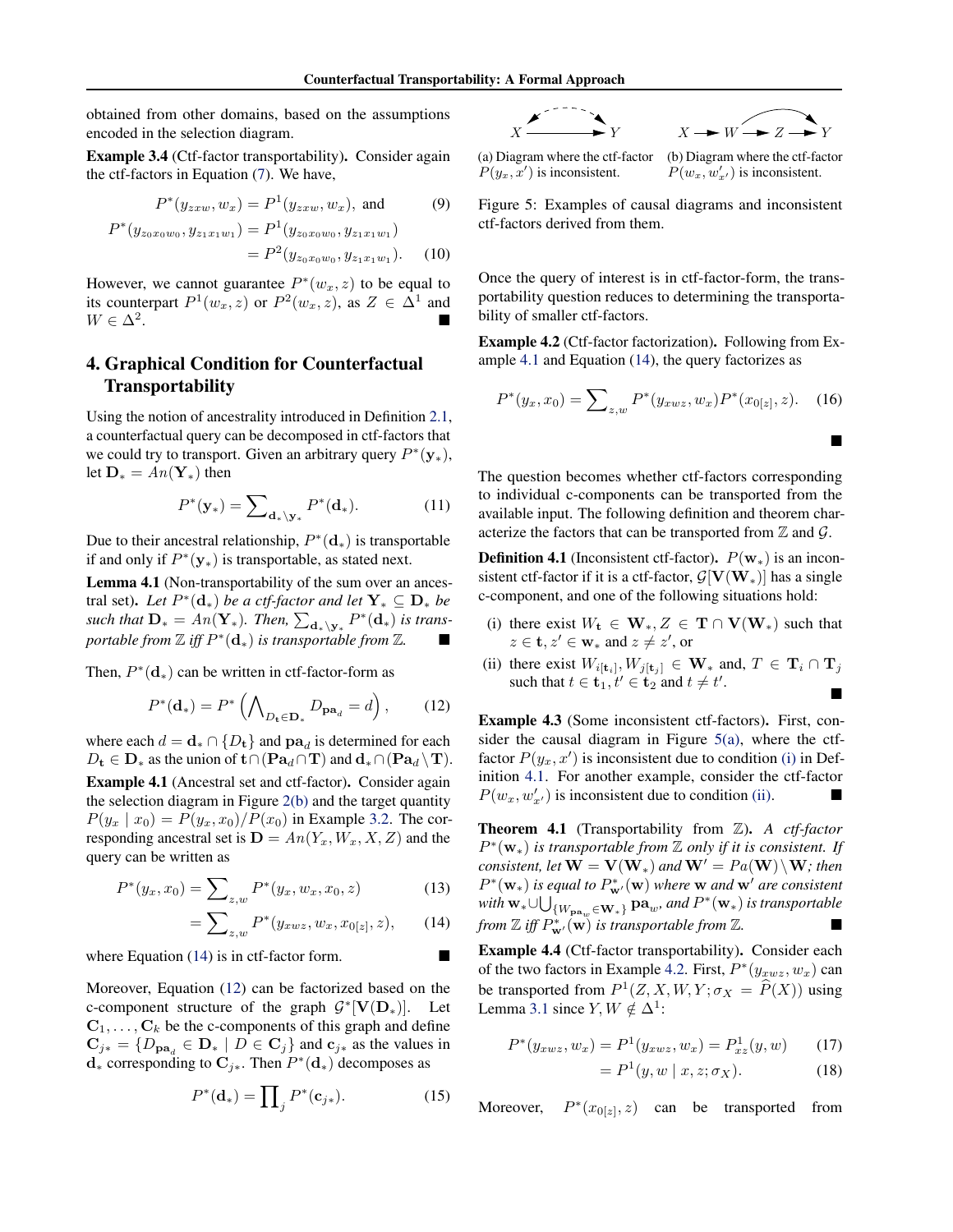<span id="page-6-1"></span>Algorithm 1 SIMPLIFY $(Y_*, y_*)$ 

**Input:**  $Y_*$  a set of counterfactual variables in V and  $y_*$  a set of values for  $Y_{\star}$ .

**Output:** An interventionally minimal event  $Y_* = y_*$  without redundant subscripts or 0 if the counterfactual event is guaranteed to have probability 0.

- 1: let  $\mathbf{Y}_{*} \leftarrow ||\mathbf{Y}_{*}||.$
- 2: if there exists  $Y_x \in Y_*$  with two or more different values in  $y_* \cap Y_x$  or  $Y_y \in Y_*$  with  $y_* \cap Y_y \neq y$  then return 0.
- 3: **if** there exists  $Y_x \in Y_*$  with two consistent values in  $y_* \cap Y_x$ or  $Y_y \in Y_*$  with  $y_* \cap Y_y = y$  then remove repeated variables from  $Y_*$  and values  $y_*$ .
- 4: return  $Y_* = y_*$ .

 $P^2(Z, X, W, Y)$ , because  $X, Z \notin \Delta^2$ , as

$$
P^*(x_{0[z]}, z) = P^2(x_{0[z]}, z) = P^2_{wy}(x_0, z)
$$
(19)  
=  $P^2(x_0, z)$ . (20)

Both Equation [\(18\)](#page-5-9) and Equation [\(20\)](#page-6-0) follow from using  $\sigma$ -TR (Algorithm [4](#page-0-0) in Appendix [B\)](#page-0-1) [\(Correa & Bareinboim,](#page-8-14) [2020\)](#page-8-14) to transport  $P_{xz}^1(y, w)$  and  $P_{wy}^2(x_0, z)$  from  $\mathbb{Z}$ .

Given a counterfactual variable  $Y_x$  some values in x may be causally irrelevant to *Y* once the rest of x is fixed. In general, a counterfactual  $Y_x$  can be minimized with a process that we denote with the operator  $\|\cdot\|$  as  $\|Y_x\|= Y_t$ , where  $\mathbf{T} = \mathbf{X} \cap An(Y)_{\mathcal{G}_{\overline{X}}}$  and  $\mathbf{t} = \mathbf{x} \cap \mathbf{T}$ . For a set of counterfactual variables  $Y_*,$  minimization is done as  $||\mathbf{Y}_*|| = {||Y_{\mathbf{x}}|| \mid Y_{\mathbf{x}} \in \mathbf{Y}_*}.$  Moreover, such minimization could reveal repeated portions of a counterfactual event or inconsistencies that make the probability of the event to be zero. We capture these ideas in Algorithm [1.](#page-6-1)

#### 4.1. Conditional Queries

The counterfactual query of interest could be a conditional one of the form  $P^*(y_* | x_*)$ . For this case, there exists a tight reduction from such conditional counterfactual to an unconditional one, described in [\(Correa et al.,](#page-8-5) [2021\)](#page-8-5).

To perform this reduction, one needs to look at the selection diagram paying special attention to variables after the conditioning bar that are also ancestors of those before. Let  $\mathbf{X}_*(W_t) = \mathbf{V}(\|\mathbf{X}_*\| \cap An(W_t)),$  that is, the primitive variables in  $X_*$  that are ancestors of  $W_t$ .

**Definition 4.2** (Ancestral components). Let  $W_*$  be a set of counterfactual variables,  $X_* \subseteq W_*$ , and  $G$  be a causal diagram. Then the ancestral components induced by  $W_*$ , given  $X_*$ , are sets  $A_{1*}, A_{2*}, \ldots$  that form a partition over  $An(\mathbf{W}_*)$ , made of unions of the ancestral sets  $An(W_{\mathbf{t}})_{\mathcal{G}_{\mathbf{X}_*(W_{\mathbf{t}})}}$ ,  $W_{\mathbf{t}} \in \mathbf{W}_*$ . Sets  $An(W_{1[\mathbf{t}_1]})_{\mathcal{G}_{\mathbf{X}_*(W_{1[\mathbf{t}_1]})}}$ and  $An(W_{2[t_2]})_{\mathcal{G}_{\mathbf{X}*}(W_{2[t_2]})}$  are put together if they are not disjoint or there exists a bidirected arrow in *G* connecting variables in those sets.



<span id="page-6-3"></span>Figure 6: Causal diagram used to compute the ancestral sets of  $Y_* = \{Y_x\}$  given  $X_* = \{Z_x, X\}$ , denoted  $\mathcal{G}_{X_*}(Y_x)$ .

Next, we extend the result in [\(Correa et al.,](#page-8-5) [2021\)](#page-8-5) to the transportability task:

<span id="page-6-2"></span>Lemma 4.2 (Conditional-marginal transportability reduction). Let  $Y_*, X_*$  be two sets of counterfactual variables *and let* D⇤ *be the set of variables in the same ancestral component, given*  $X_*$ *, as any variable in*  $Y_*$ *, then* 

<span id="page-6-5"></span>
$$
P^*(\mathbf{y}_*|\mathbf{x}_*) = \frac{\sum_{\mathbf{d}_* \setminus (\mathbf{y}_* \cup \mathbf{x}_*)} P^*(\bigwedge_{D_{\mathbf{t}} \in \mathbf{D}_*} D_{\mathbf{pa}_d} = d)}{\sum_{\mathbf{d}_* \setminus \mathbf{x}_*} P^*(\bigwedge_{D_{\mathbf{t}} \in \mathbf{D}_*} D_{\mathbf{pa}_d} = d)}, \tag{21}
$$

<span id="page-6-0"></span>*where*  $\mathbf{pa}_d$  *is consistent with* **t**,  $\mathbf{d}_*$  *and*  $\mathbf{x}_*(D_t)$ *, for each*  $D_t \in \mathbf{D}_*$ *. Moreover,*  $P^*(\mathbf{y}_* | \mathbf{x}_*)$  *is transportable from*  $\mathbb{Z}$ *iff*  $P^*(\bigwedge_{D_{\mathbf{t}} \in \mathbf{D}_*} D_{\mathbf{pa}_d} = d)$  *is transportable from* ℤ. ■

Example 4.5 (Conditional query simplification). Recall the selection diagram in Figure [1](#page-1-0) and consider the counterfactual  $P^*(y_x \mid z_x, x')$ . While the unconditional probability  $P^{*}(y_x, z_x, x')$  is not transportable due to the inconsistent ctf-factor  $P^*(z_x, x')$ , the probability  $P^*(y_x \mid z_x, x')$  is still transportable as we can see by using Lemma [4.2.](#page-6-2) Here  $Y_* = \{Y_x\}, X_* = \{Z_x, X\},\$  then  $X_*(Y_x) = \{Z_x\}$  and  $\mathbf{D}_{*}$  can be computed as the ancestors of  $Y_x$  in the causal diagram in Figure [6,](#page-6-3) that is,  ${Y_x}$ . This gives

$$
P^*(y_x \mid z_x, x') = P^*(y_{xz}), \tag{22}
$$

which is equal to  $P_{x,z}^*(y) = P^*(y | x, z)$  and could be obtained from a suitable  $\mathbb Z$ .

#### 4.2. Nested Queries

The query of interest could involve counterfactuals with interventions that involve other counterfactuals, also called "nested counterfactuals". One example of this is the natural direct effect that we described in Example [1.1.](#page-1-1) Theorem 4 in [\(Correa et al.,](#page-8-5) [2021\)](#page-8-5) reduces the identifiability of a nested counterfactual to that of a non-nested one. We extend this reduction to the transportability case in the following.

<span id="page-6-4"></span>**Lemma 4.3** (Counterfactual Unnesting). Let  $\hat{\mathbf{X}}$ ,  $\hat{\mathbf{Z}}$  be any *counterfactual variables (nested or non-nested) sets*  $X, Z \subseteq$  $V$ *. Then, for*  $Y \subseteq V$  *disjoint from*  $X$  *and*  $Z$  *such that*  $\mathbf{X} \subseteq An(\mathbf{Y})_{\mathcal{G}_{\overline{\mathbf{Z}}}}, P^*(\mathbf{Y}_{\widehat{\mathbf{Z}},\widehat{\mathbf{X}}}=\mathbf{y})$  *is transportable from*  $\langle \mathbb{Z}, \mathcal{G}^{\Delta} \rangle$  *iff*  $P^*(\mathbf{Y}_{\widehat{\mathbf{Z}}, \mathbf{x}} = \mathbf{y}, \widehat{\mathbf{X}} = \mathbf{x})$  *is transportable from*  $\langle \mathbb{Z}, \mathcal{G}^{\Delta} \rangle$  for every **x**, and given by

$$
P^*(\mathbf{Y}_{\widehat{\mathbf{Z}}, \widehat{\mathbf{X}}} = \mathbf{y}) = \sum_{\mathbf{x} \in \mathfrak{X}_{\mathbf{X}}} P^*(\mathbf{Y}_{\widehat{\mathbf{Z}}, \mathbf{x}} = \mathbf{y}, \widehat{\mathbf{X}} = \mathbf{x}). \tag{23}
$$

⌅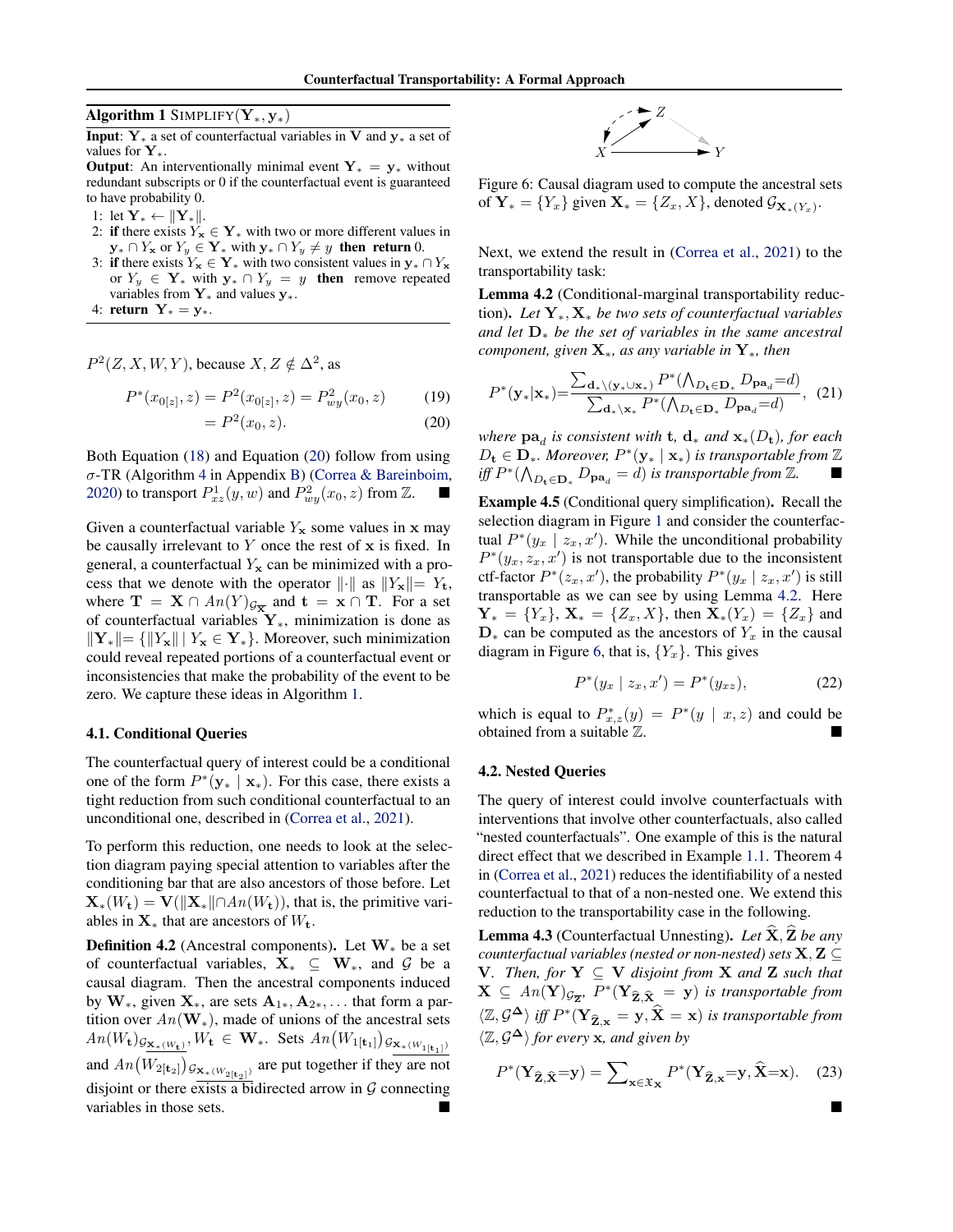Algorithm 2 CTFTRU $(Y_*, y_*, \mathbb{Z}, \mathcal{G}^{\Delta})$ 

**Input:**  $\mathcal{G}^{\Delta} = {\mathcal{G}^{\Delta i}}_{\pi \in \Pi}$  selection diagrams over  $V: Y_*$  a set of counterfactual variables in  $V$ ;  $y_*$  a set of values for  $Y_*$ ; and available distribution specification  $\mathbb{Z}$ .

**Output:**  $P^*(Y_* = y_*)$  in terms of available distributions or FAIL if not transportable from  $\langle \mathcal{G}^{\Delta}, \mathbb{Z} \rangle$ .

- <span id="page-7-6"></span>1:  $(\mathbf{Y}_*, \mathbf{y}_*) \leftarrow \text{SIMPLIFY}(\mathbf{Y}_*, \mathbf{y}_*)$ .
- 2: let  $\mathbf{W}_{*} \leftarrow An(\mathbf{Y}_{*})$ , and let  $\mathbf{C}_{1*}, \ldots, \mathbf{C}_{k*}$  be corresponding ctf-factors in  $\mathcal{G}^*[\mathbf{V}(\mathbf{W}_*)]$ .
- 3: if  $\exists$  inconsistent  $C_i$  then return FAIL.
- 4: for each C*<sup>i</sup>* do

<span id="page-7-10"></span>5:  $Q \leftarrow \sigma\text{-TR}(\mathbf{C}_i, \mathbb{Z}, \mathcal{G}^{\Delta})$ .<br>6: **if** *Q* is not FAIL **then** 

- if  $Q$  is not FAIL then
- 7: let  $P_{Pa(C_i)\setminus\textbf{C}_i}^*(\textbf{C}_i) \leftarrow Q$ .
- 8: let  $\mathbf{c} \leftarrow (\mathbf{c}_{i\ast} \cup \bigcup_{C_{t} \in \mathbf{C}_{i\ast}} \mathbf{pa}_{c}).$
- 9: let  $P^*(\mathbf{C}_{i*} = \mathbf{c}_{i*}) \leftarrow Q|_{\mathbf{c}}$ .<br>10: move to the next  $\mathbf{C}_i$ .
- move to the next  $\mathbf{C}_i$ .
- 11: end if
- <span id="page-7-14"></span>12: end for
- <span id="page-7-5"></span>13: **if** any  $P^*(\mathbf{C}_{i*} = \mathbf{c}_{i*})$  was not transported from  $\mathbb{Z}$  then return FAIL.

14: **return**  $P^*(\mathbf{Y}_* = \mathbf{y}_*) \leftarrow \sum_{\mathbf{w}_* \setminus \mathbf{y}_*} \prod_i P^*(\mathbf{C}_{i*} = \mathbf{c}_{i*}).$ 

Example 4.6 (Conditional and nested). In Example [1.1,](#page-1-1) one of the target quantities is  $P^*(y_{x',Z_x})$ , which is a nested counterfactual. Using Lemma [4.3](#page-6-4) we get

$$
P^*(y_{x',Z_x}) = \sum_{z} P^*(y_{x',z}, z_x)
$$
 (24)

and the problem is reduced to transporting  $P^*(y_{x,z}, z_x)$ from  $\mathbb{Z}$ .

# <span id="page-7-0"></span>5. A Sound and Complete Algorithm for Counterfactual Transportability

Using the factorization of the query described in the previous section and Lemma [3.1,](#page-4-4) we propose CTFTR (Algorithm [3\)](#page-7-1), an algorithm that determines the transportability of a probability of the form  $P^*(y_* | x_*)$  corresponding to a target domain  $\pi^*$  from a collection of observational and experimental distributions  $\mathbb{Z}$ , and a selection diagram  $\mathcal{G}^{\Delta}$ . When the query is transportable, the algorithm outputs an expression for  $P^*(y_* | x_*)$  in terms of the specified distributions and FAIL if the query is not transportable from such input in  $\mathcal{G}^{\Delta}$ .

In CTFTR, line [1](#page-7-2) computes the ancestral components as-sociated with the query and line [2](#page-7-3) determines the set  $D_{\ast}$ . In line [3](#page-7-4) invokes the subroutine CTFTRU to transport the numerator of Equation [\(21\)](#page-6-5) that is later returned in line [14.](#page-7-5)

The subroutine CTFTRU can be used to transport nonconditional counterfactuals. Line [1](#page-7-6) invokes SIMPLIFY (Algorithm [1\)](#page-6-1) which makes the query interventionally minimal, <span id="page-7-1"></span>Algorithm 3 CTFTR $(Y_*, y_*, X_*, x_*, \mathbb{Z}, \mathcal{G}^{\Delta})$ 

**Input**:  $\mathcal{G}^{\Delta}$  causal diagram over variables  $V: Y_*, X_*$  a set of counterfactual variables in  $V$ ;  $y_*, x_*$  a set of values for  $Y_*$  and  $X_*$ ; and available distribution specification  $\mathbb{Z}$ .

<span id="page-7-7"></span>**Output:**  $P^*(Y_*=y_* | X_*=x_*)$  in terms of available distributions or FAIL if not transportable from  $\langle \mathcal{G}^{\Delta}, \mathbb{Z} \rangle$ .

- <span id="page-7-3"></span><span id="page-7-2"></span>1: Let  $A_{1*}, A_{2*}, \ldots$  be the ancestral components of  $Y_* \cup$  $X_*$  given  $X_*$ .
- <span id="page-7-9"></span><span id="page-7-8"></span>2: Let  $D_*$  be the union of the ancestral components containing a variable in  $Y_*$  and  $d_*$  the corresponding set of values.
- <span id="page-7-4"></span>3: let  $Q \leftarrow \text{CTFTRU}(\bigcup_{D_t \in \mathbf{D}_*} \mathbf{D}_{\mathbf{pa}_d}, \mathbf{d}_*, \mathbb{Z}, \mathcal{G}^{\Delta}).$

4: return  $\sum_{\mathbf{d}_* \setminus (\mathbf{y}_* \cup \mathbf{x}_*)} Q / \sum_{\mathbf{d}_* \setminus \mathbf{x}_*} Q$ .

<span id="page-7-13"></span><span id="page-7-12"></span><span id="page-7-11"></span>removes redundant variables, or determines if the event has probability zero. Line [2](#page-7-7) computes the ancestral set and ctffactors corresponding to the query and line [3](#page-7-8) checks whether any of them is inconsistent, in which case the algorithm fails. The loop in line [4](#page-7-9) tries to transport every ctf-factor from the available input. Line [5](#page-7-10) calls  $\sigma$ -TR (Algorithm [4](#page-0-0) in Ap-pendix [B\)](#page-0-1) to transport  $Q = P^*_{Pa(\mathbf{C}_i) \setminus \mathbf{C}_i}(\mathbf{C}_i)$  from  $\mathbb Z$  and  $\mathcal{G}^{\Delta}$ . If successful, line [8](#page-7-11) creates a set with the values that are used to evaluate *Q* (in line [9\)](#page-7-12) so that it is equal to the ctf-factor  $P^*(C_{i*} = c_{i*})$ . Line [10](#page-7-13) moves on to the next factor when the current one has been transported. Finally, line [13](#page-7-14) fails if any of the ctf-factors is not transportable from the input or line [14](#page-7-5) the corresponding expression.

<span id="page-7-15"></span>Theorem 5.1 (CTFTR completeness). *A counterfactual probability*  $P^*(y_* | x_*)$  *is transportable from* Z *and*  $\mathcal{G}^{\Delta}$  *if and only if* CTFTR *returns an expression for it. Moreover,* CTFTR *decides this task in time*  $O(n^4z)$  *where*  $n = |\mathbf{V}|$ *<br>and*  $z = \sum_{\substack{n \neq j}} |\mathbb{Z}^i|$ *and*  $z = \sum_{\mathbb{Z}^i \in \mathbb{Z}} |\mathbb{Z}^i|$ *|.* ⌅

## 6. Conclusions

In this paper, we studied the problem of transporting counterfactual quantities from a combination of observational and experimental distributions obtained from one or more heterogeneous domains. Using a decomposition based on ctf-factors, we characterized the transportability of such factors between domains (Lemma [3.1\)](#page-4-4) and used it to establish a sufficient and necessary graphical condition for the transportability of a given counterfactual query (Lemma [4.1,](#page-5-10) Theorem [4.1\)](#page-5-11). We considered conditional and nested counterfactuals, and then provided tight reductions for those types of queries (Lemmas [4.2](#page-6-2) and [4.3\)](#page-6-4). In Section [5,](#page-7-0) we developed a sound and complete algorithm (Algorithm [3\)](#page-7-1) for the counterfactual transportability task (Theorem [5.1\)](#page-7-15). In other words, this means that the target counterfactual quantity is not transportable whenever the algorithm returns failure, unless further parametric assumptions are made about the underlying generating model. The problem of gen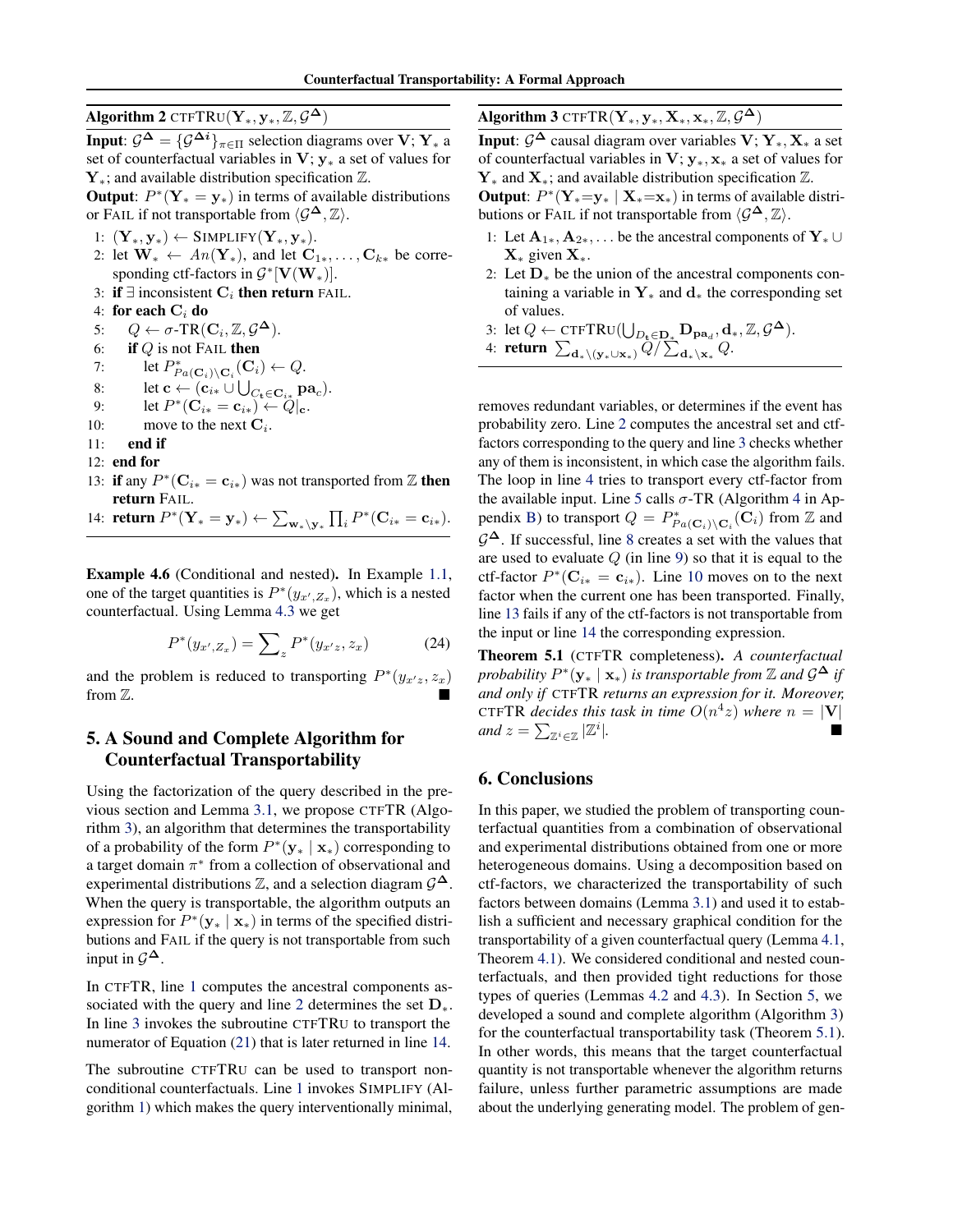eralizing and fusing information across settings in pervasive in the sciences. There are many questions in the empirical sciences that can be formulated as counterfactual queries, with data coming from observations and experiments in heterogeneous domains, which constitute counterfactual transportability tasks. We hope the language, conditions, and algorithms developed in this paper serve as stepping stones in the modeling and the solution of these problems.

#### ACKNOWLEDGEMENTS

Elias Bareinboim and Juan D. Correa were supported in part by the NSF, ONR, DoE, Amazon, JP Morgan, and The Alfred P. Sloan Foundation. Sanghack Lee was supported by the New Faculty Startup Fund from Seoul National University.

## References

- <span id="page-8-4"></span>Avin, C., Shpitser, I., and Pearl, J. Identifiability of Path-Specific Effects. In *Proceedings of the Nineteenth International Joint Conference on Artificial Intelligence {IJCAI-05}*, pp. 357–363, Edinburgh, UK, 2005. Morgan-Kaufmann Publishers.
- <span id="page-8-6"></span>Bareinboim, E. and Pearl, J. Transportability of causal effects: Completeness Results. In *Proceedings of the 26th AAAI Conference on Artificial Intelligence*, CA, 2012a. Department of Computer Science, University of California, Los Angeles.
- <span id="page-8-2"></span>Bareinboim, E. and Pearl, J. Causal Inference by Surrogate Experiments: z-Identifiability. In Murphy, N. d. F. and Kevin (eds.), *Proceedings of the Twenty-Eighth Conference on Uncertainty in Artificial Intelligence*, pp. 113– 120. AUAI Press, 2012b.
- <span id="page-8-9"></span>Bareinboim, E. and Pearl, J. A general algorithm for deciding transportability of experimental results. *Journal of Causal Inference*, 1(1):107–134, 2013.
- <span id="page-8-10"></span>Bareinboim, E. and Pearl, J. Transportability from Multiple Environments with Limited Experiments: Completeness Results. In Ghahramani, Z., Welling, M., Cortes, C., Lawrence, N. D., and Weinberger, K. Q. (eds.), *Advances in Neural Information Processing Systems 27*, pp. 280– 288. Curran Associates, Inc., 2014.
- <span id="page-8-11"></span>Bareinboim, E. and Pearl, J. Causal inference and the datafusion problem. *Proceedings of the National Academy of Sciences*, 113(27):7345–7352, 2016.
- <span id="page-8-0"></span>Bareinboim, E., Correa, J. D., Ibeling, D., and Icard, T. On pearl's hierarchy and the foundations of causal inference. In *Probabilistic and Causal Inference: The Works of Judea Pearl*, pp. 507–556. Association for Computing Machinery, New York, NY, USA, 1st edition, 2022.
- <span id="page-8-13"></span>Correa, J. D. and Bareinboim, E. From Statistical Transportability to Estimating the Effects of Stochastic Interventions. In *Proceedings of the 27th International Joint Conference on Artificial Intelligence*, 2019.
- <span id="page-8-14"></span>Correa, J. D. and Bareinboim, E. General Transportability of Soft Interventions: Completeness Results. In *Advances in Neural Information Processing Systems*, volume 33, 2020.
- <span id="page-8-5"></span>Correa, J. D., Lee, S., and Bareinboim, E. Nested Counterfactual Identification from Arbitrary Surrogate Experiments. In *Advances in Neural Information Processing Systems*, volume 34, 2021.
- <span id="page-8-15"></span>Dawid, A. P. Influence diagrams for causal modelling and inference. *International Statistical Review*, 70:161–189, 2002.
- <span id="page-8-16"></span>Dawid, A. P. Statistical Causality from a Decision-Theoretic Perspective. *Annual Review of Statistics and Its Application*, 2(1):273–303, 2015.
- <span id="page-8-1"></span>Huang, Y. and Valtorta, M. Pearl's Calculus of Intervention Is Complete. In T.S.˜Richardson, R. D. a. (ed.), *Proceedings of the Twenty-Second Conference on Uncertainty in Artificial Intelligence*, pp. 217–224, Corvallis, OR, 2006. AUAI Press.
- Huang, Y. and Valtorta, M. On the completeness of an identifiability algorithm for semi-Markovian models. *Annals of Mathematics and Artificial Intelligence*, 54(4):363–408, 2008.
- <span id="page-8-7"></span>Lee, S. and Honavar, V. Causal Transportability of Experiments on Controllable Subsets of Variables: z-Transportability. In Nicholson, A. and Smyth, P. (eds.), *Proceedings of the Twenty-Ninth Conference on Uncertainty in Artificial Intelligence (UAI)*, pp. 361–370. AUAI Press, 2013a.
- <span id="page-8-8"></span>Lee, S. and Honavar, V. m-Transportability: Transportability of a Causal Effect from Multiple Environments. In desJardins, M. and Littman, M. (eds.), *Proceedings of the Twenty-Seventh National Conference on Artificial Intelligence*, pp. 583–590, Menlo Park, CA, 2013b. AAAI Press.
- <span id="page-8-3"></span>Lee, S., Correa, J. D., and Bareinboim, E. General Identifiability with Arbitrary Surrogate Experiments. In *Proceedings of the Thirty-Fifth Conference Annual Conference on Uncertainty in Artificial Intelligence*, Corvallis, OR, 2019. AUAI Press.
- <span id="page-8-12"></span>Lee, S., Correa, J. D., and Bareinboim, E. Generalized Transportability: Synthesis of Experiments from Heterogeneous Domains. In *Proceedings of the 34th AAAI Conference on Artificial Intelligence*, Menlo Park, CA, 2020. AAAI Press.